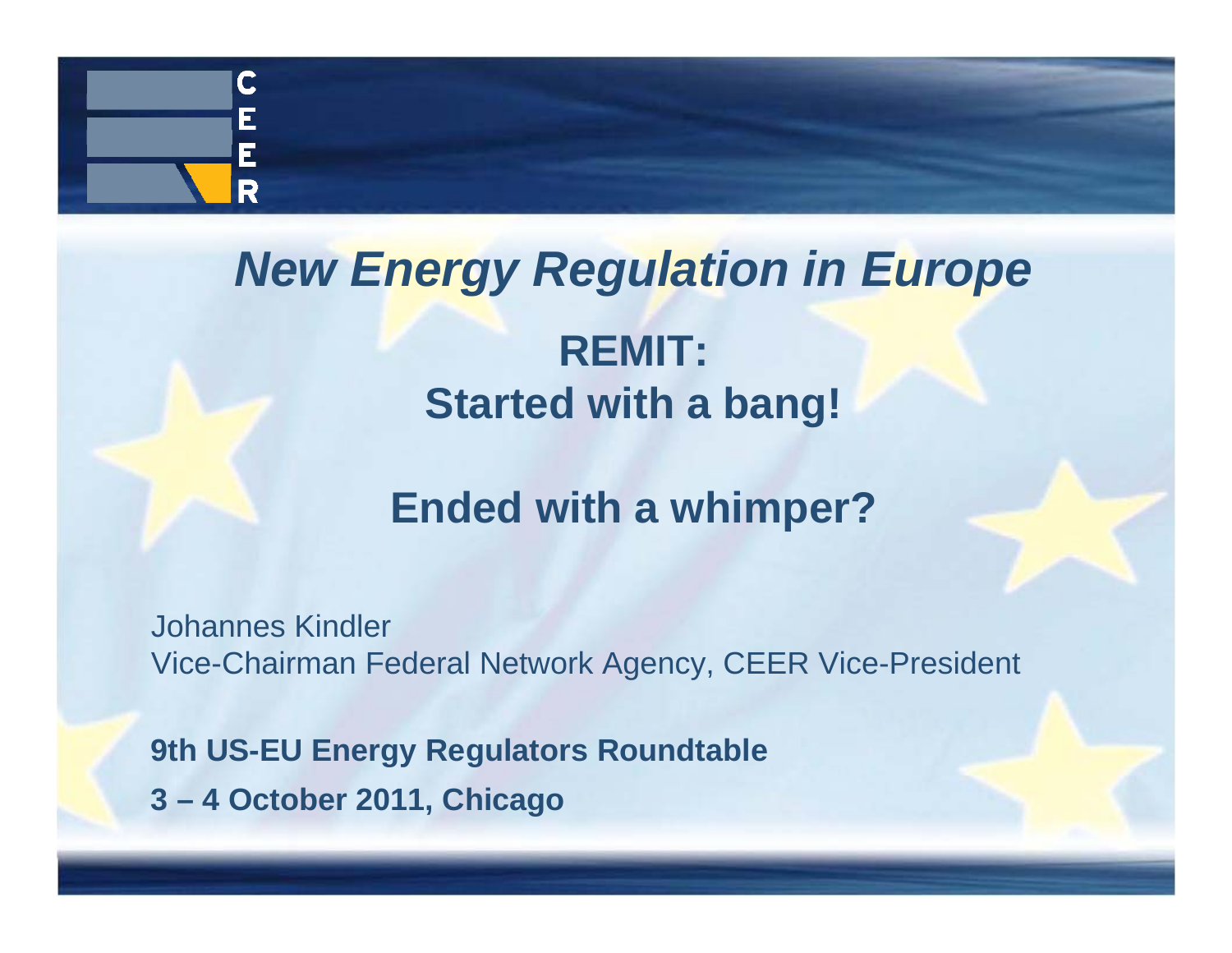### **Trading plays crucial role**

#### **Energy Trading** in Europe is a fast expanding market **12.00014.000**

• **Crucial** to reach the **EU internal market**

 $\mathbf C$ 

R



• **Significant** for the integration of **Renewable Energy** (EU)

•**Important tool** for suppliers and big **t t l dh d i k** consumers **to con trol an d h e dge ris s**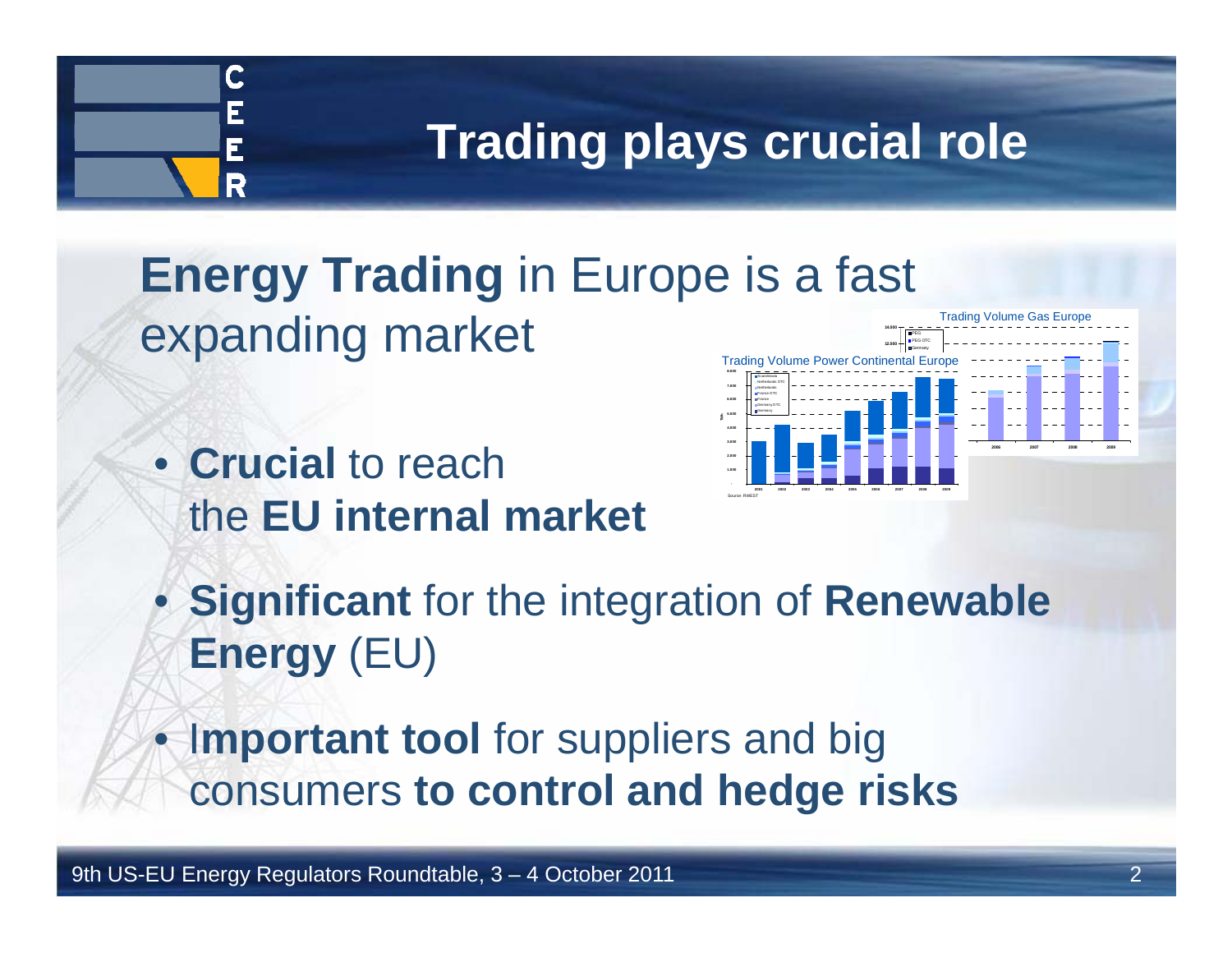### **The risks of trading**

• Trading is important, but bears also **considerable potential for misbehaviour** (e.g. market abuse and insider trading) !

• Thus, the **European Commission** tabled a proposal for <sup>a</sup> **Regulation on Energy Market Energy Integrity and Transparency** (REMIT)

 $\rightarrow$  Proposal picks up the **recommendations of European Energy and Financial Regulators**!

C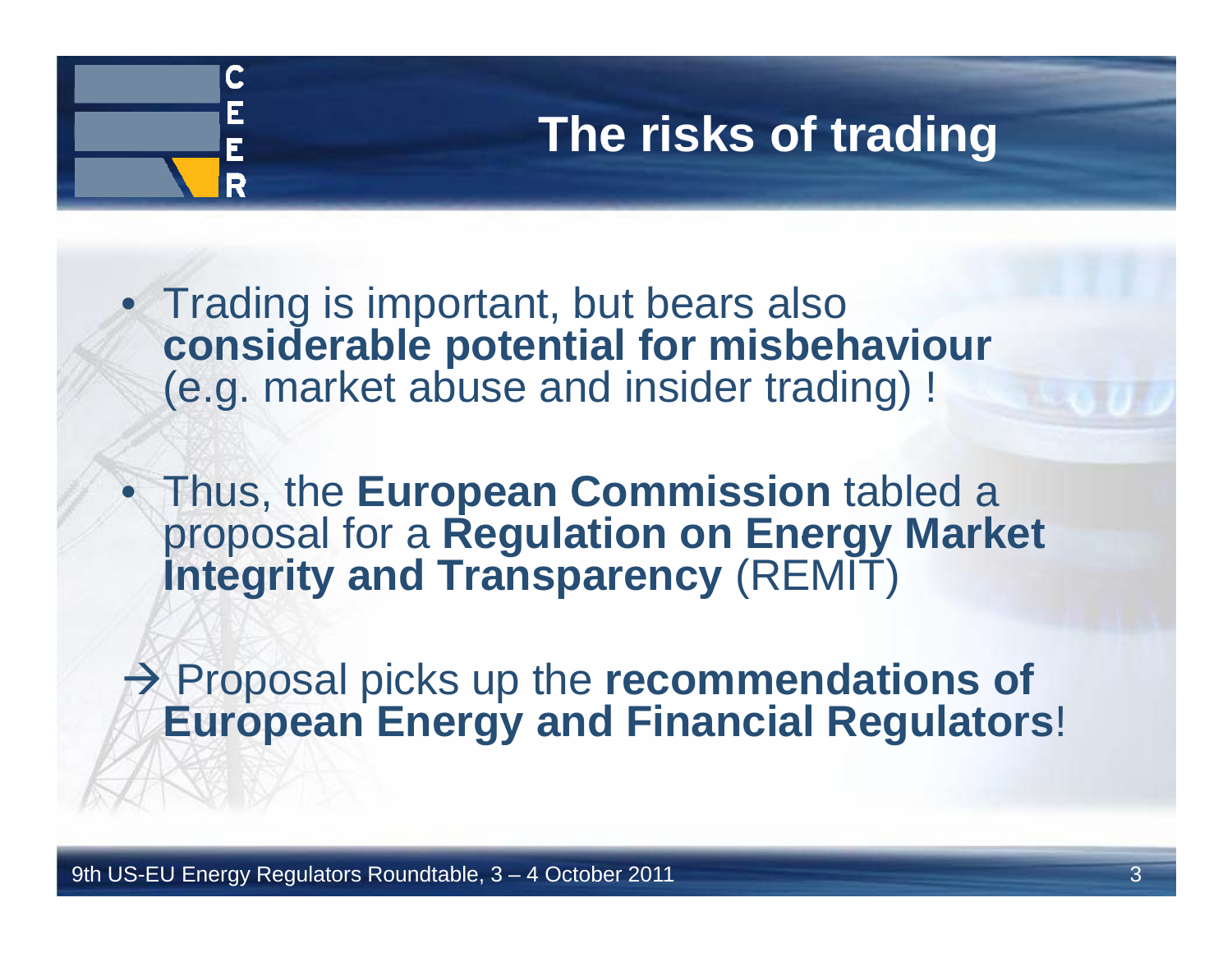### **The risks of trading**

• Trading is not only physical trading but also **driven by financial markets**

- Realistic view needs to acknowledge the imbalance in "power" between investment banks and physical traders, esp. medium sized or smaller utilities
- Investment banks can profit from worldwide hedging systems

 $\mathbf C$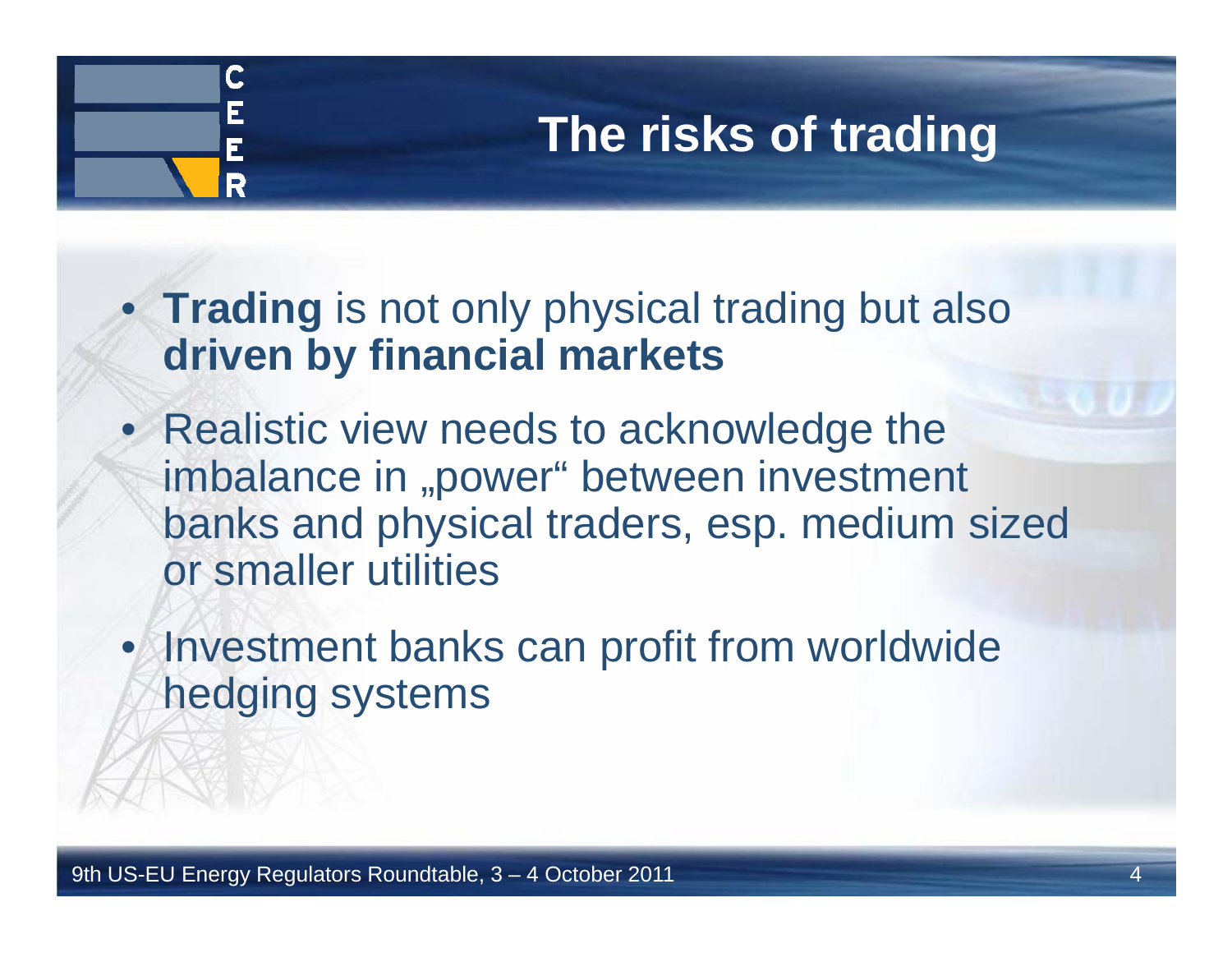

•

•

## **REMIT – impact and practical application**

## **Main issues in REMIT:**

- REMIT prohibits
	- **insider trading** (Art. 3 REMIT) and
		- **market manipulation,** incl. attempts (Art. 4 REMIT) on wholesale energy markets

• This prohibition does **not apply to wholesale energy products that are financial instruments** and fall under the Market Abuse Directive (MAD)

• **Publication of insider information** is required!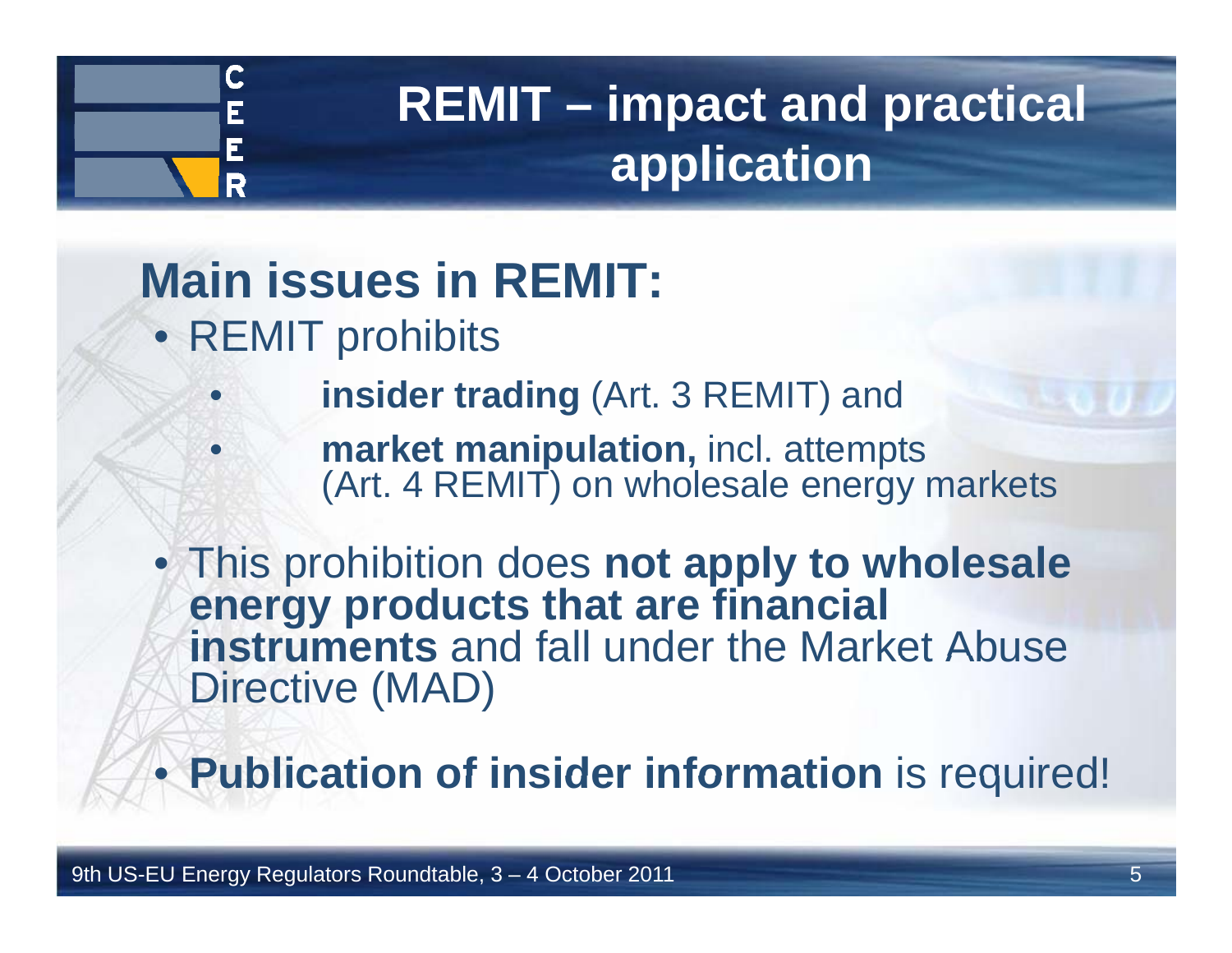

### **Transparency**

- **Strategic foundation** of REMIT is **transparency of fundamentals**.
- Data needs to be published by the marketparticipants in time.
- This complex has been regulated separately.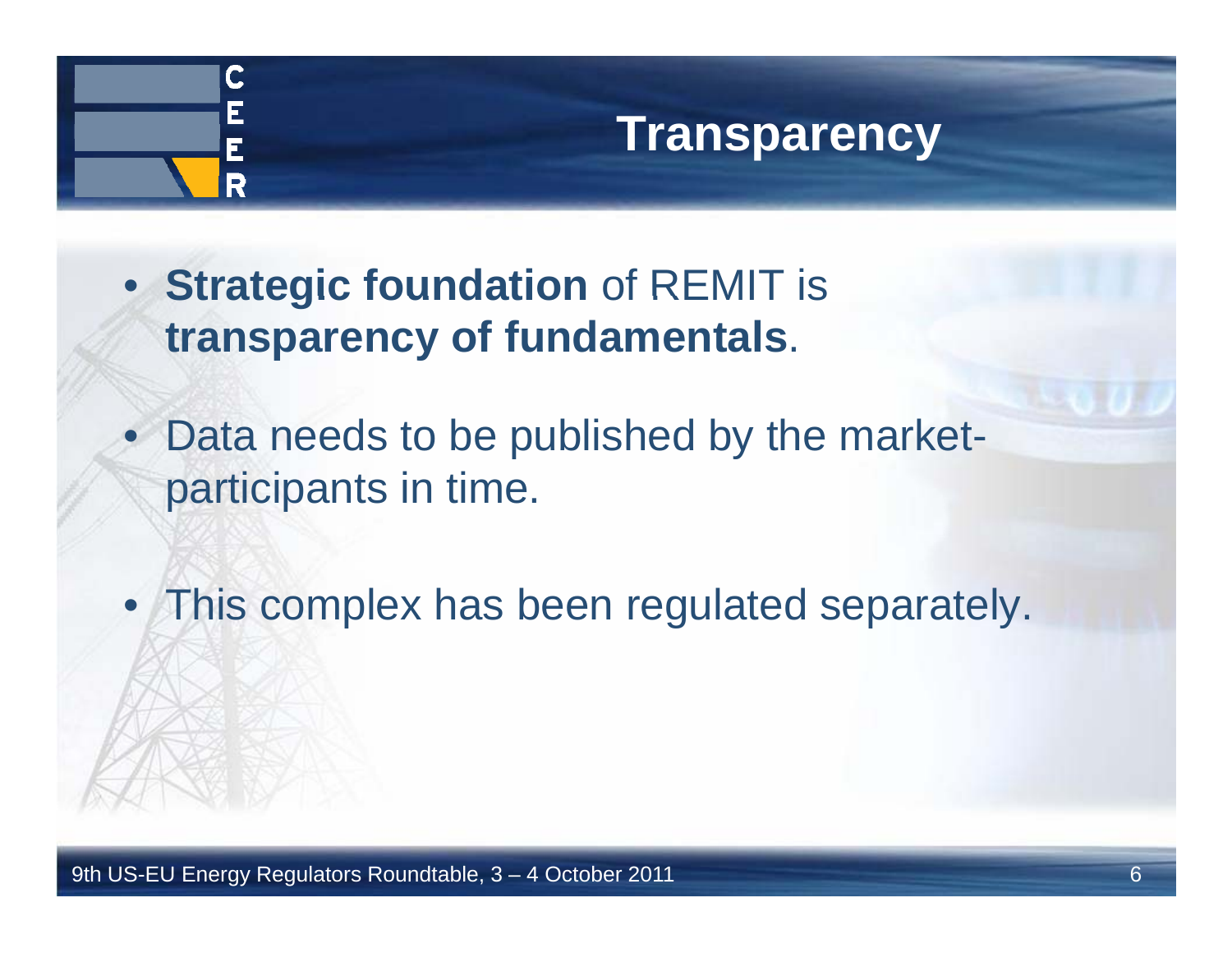# $\mathbf C$ R

# **REMIT: The rules**

REMIT prohibits the utilisation of insider information before disclosure to the market

### **But one important exemption:**

- Transactions to cover the immediate physical loss resulting from unplanned outages, where not to do so would result in the market participant not being able to meet existing contractual obligations
- Exemption was tabled in very late stage!
- Successful lobbying of oil and gas producing companies!

**Will this exemption erode the REMIT rules?**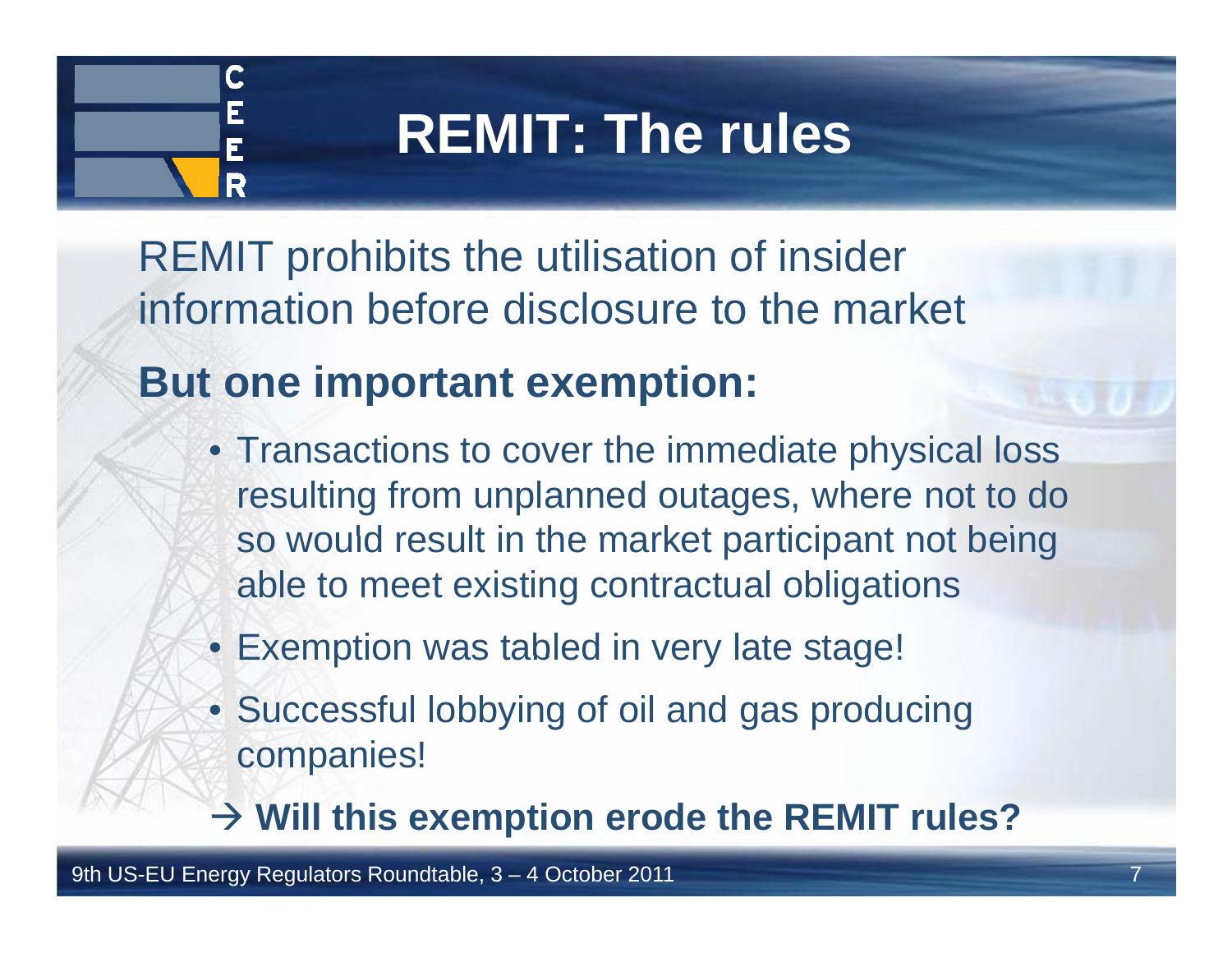## **REMIT: The tools**

#### **Only registration of traders (Art. 7a), no authorisation**

- Prior to trading market participants shall register with the national regulatory authority, but only with one
- National regulatory authorities set up national registers
- Agency sets up European registe r

 $\mathbf C$ 

R

 $\rightarrow$  Contrary to US-practice: **Stricter rules for licensing in the US!**

→ But: Discussion about authorisation/licensing procedure is **only postponed!**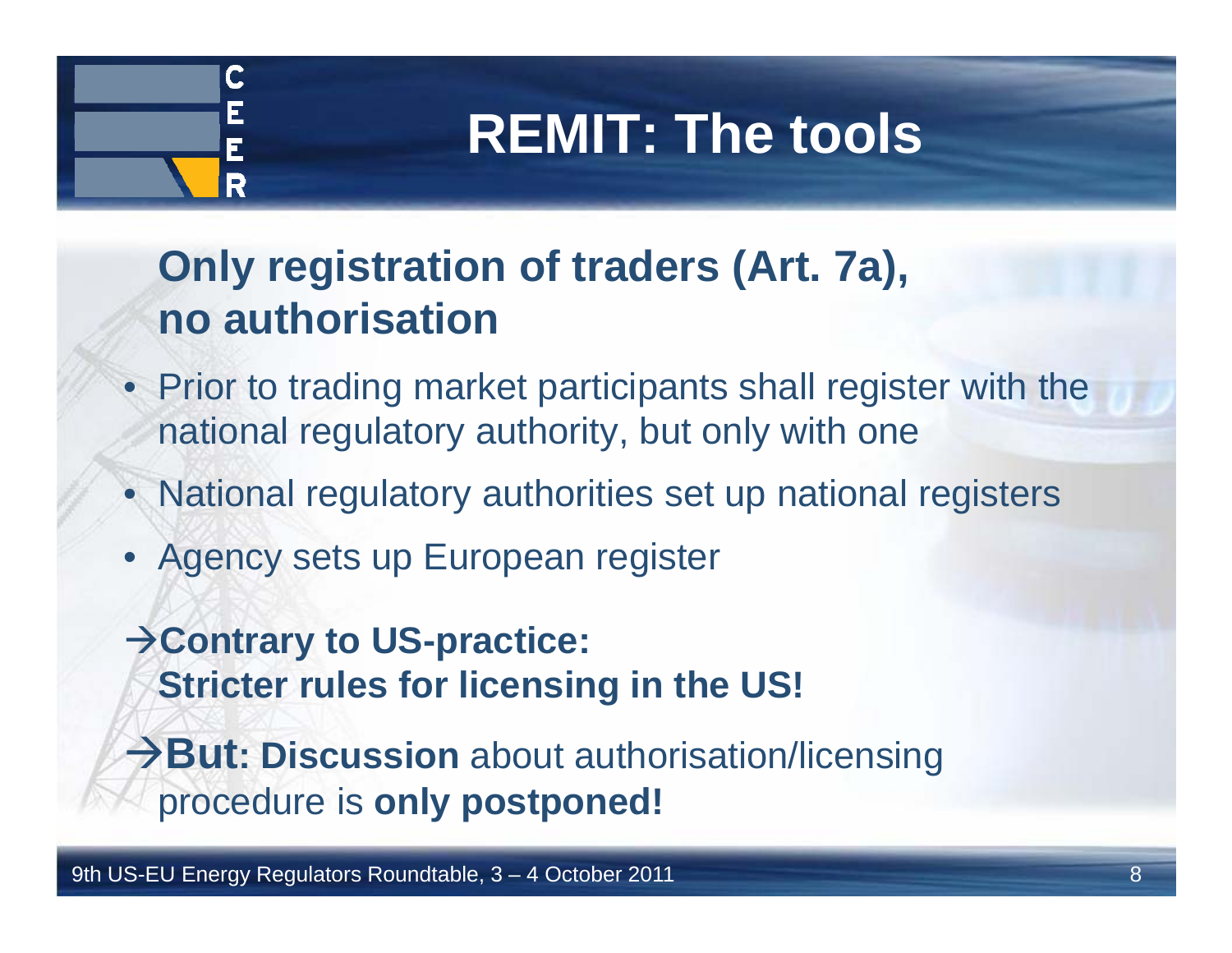## **REMIT: The tools**

#### **Reporting obligations**

 $\mathbf C$ 

- • Reporting of the necessary information by market participants (or third parties on their behalf)
- •Reporting obligation starts **earliest in 18 months**!
- • **No double reporting**:
	- Transactions reported in accordance with financial legislation (MiFID or EMIR) do not have to be reported again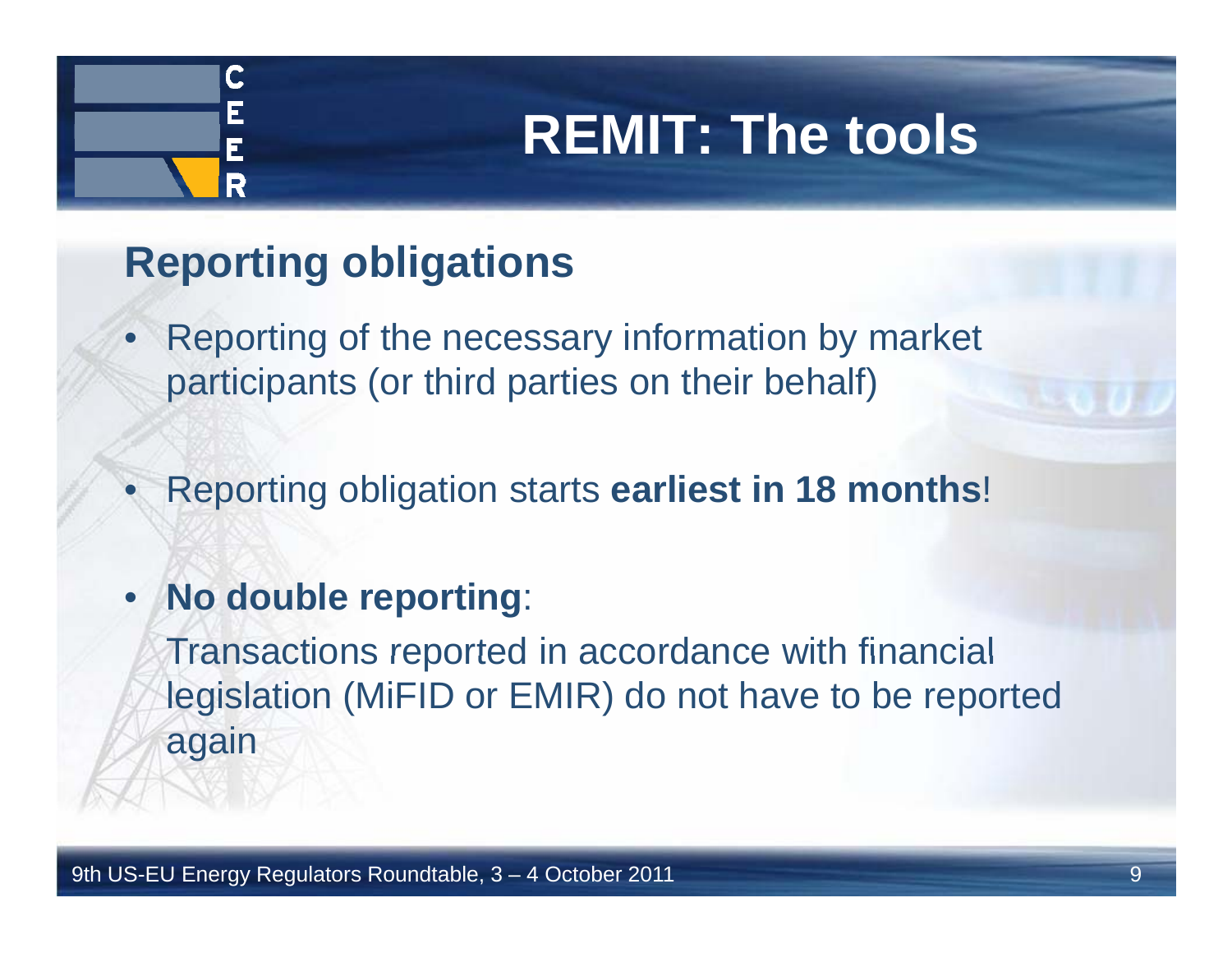

### **REMIT – impact and practical application**

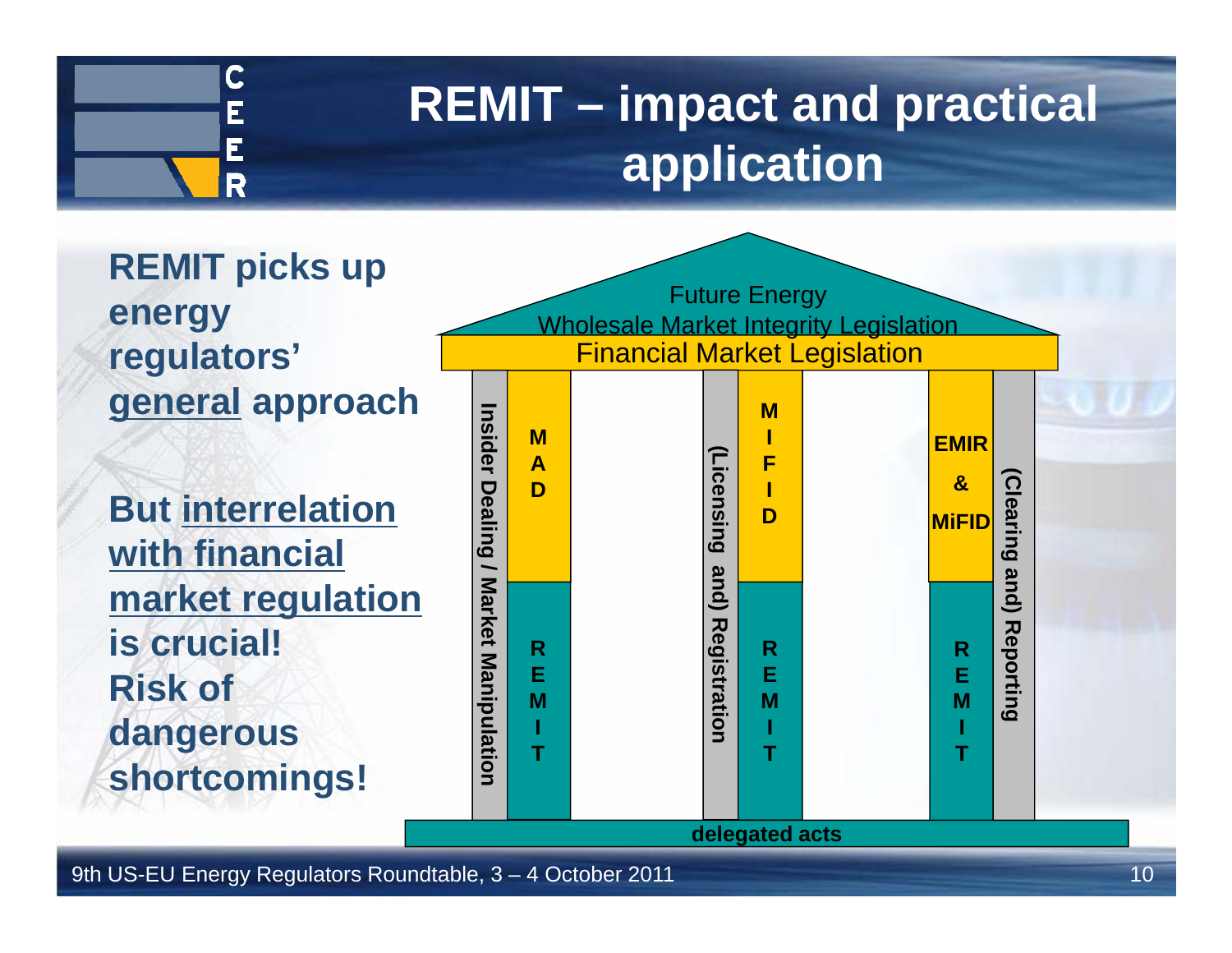

#### **Relevant/Upcoming Financial Legislation**

•**MiFID =** 

Markets in Financial Instruments Directive

#### $\rightarrow$  Investors Protection

### **EMIR =**

•

Regulation on OTC derivatives, central counterparties and trade repositories

### $\rightarrow$  Risk Mitigation

#### •**MAD =**

Market Abuse Directive

### $\rightarrow$  Market Integrity,

supposed to become a Regulation (directly applicable in all Member States)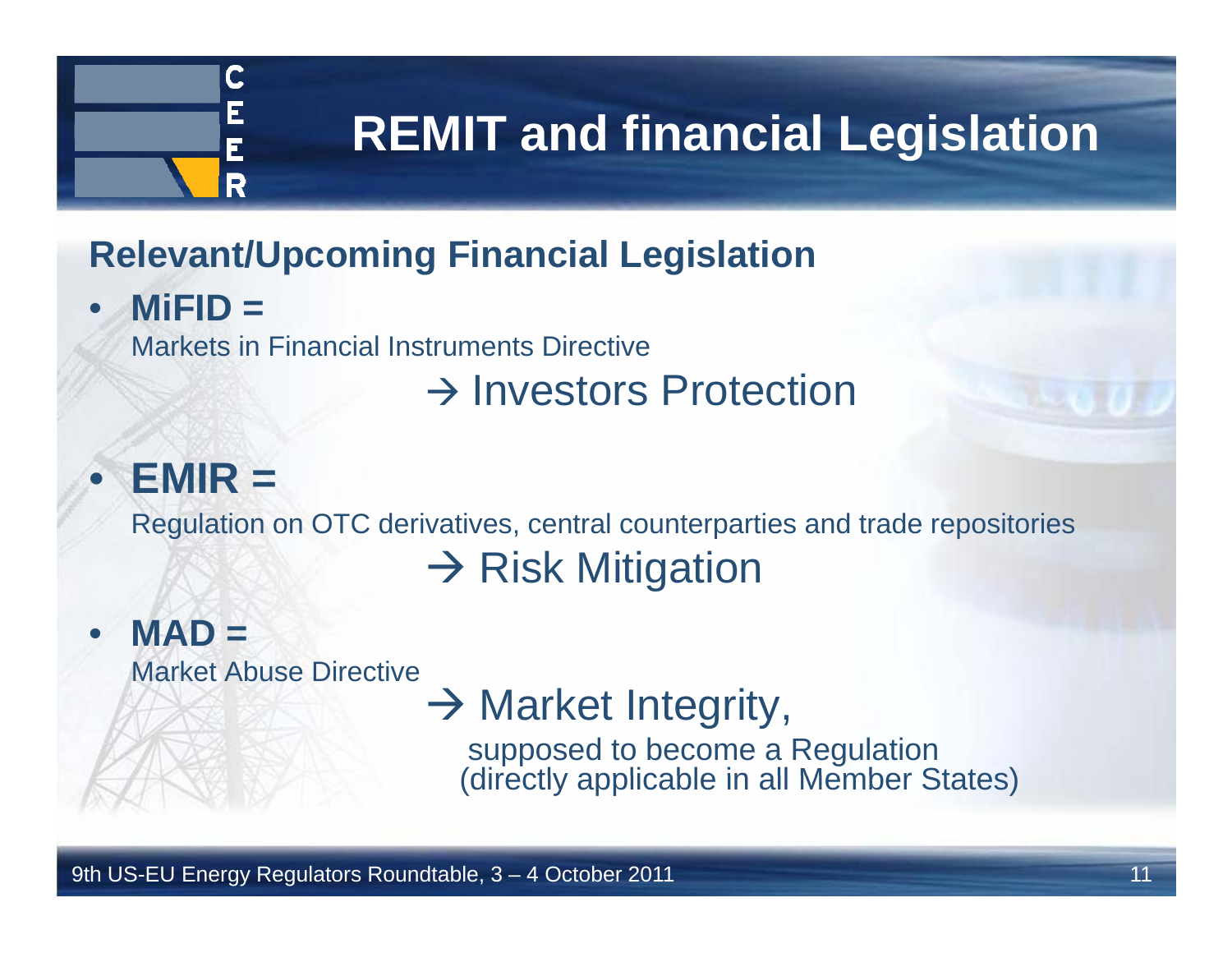

**Review of the Markets in Financial Instruments Di ti rec ve – MiFID**

- $\bullet$  **Current coverage:**
	- Products: Financial instruments
	- Investment firms exemption for specialised commodity trading firms
- • **Review:**
	- EC launched public consultation on a revision of MiFID in December 2010
	- Legislative proposal (so called MiFID II and MiFIR) currently discussed by European Commission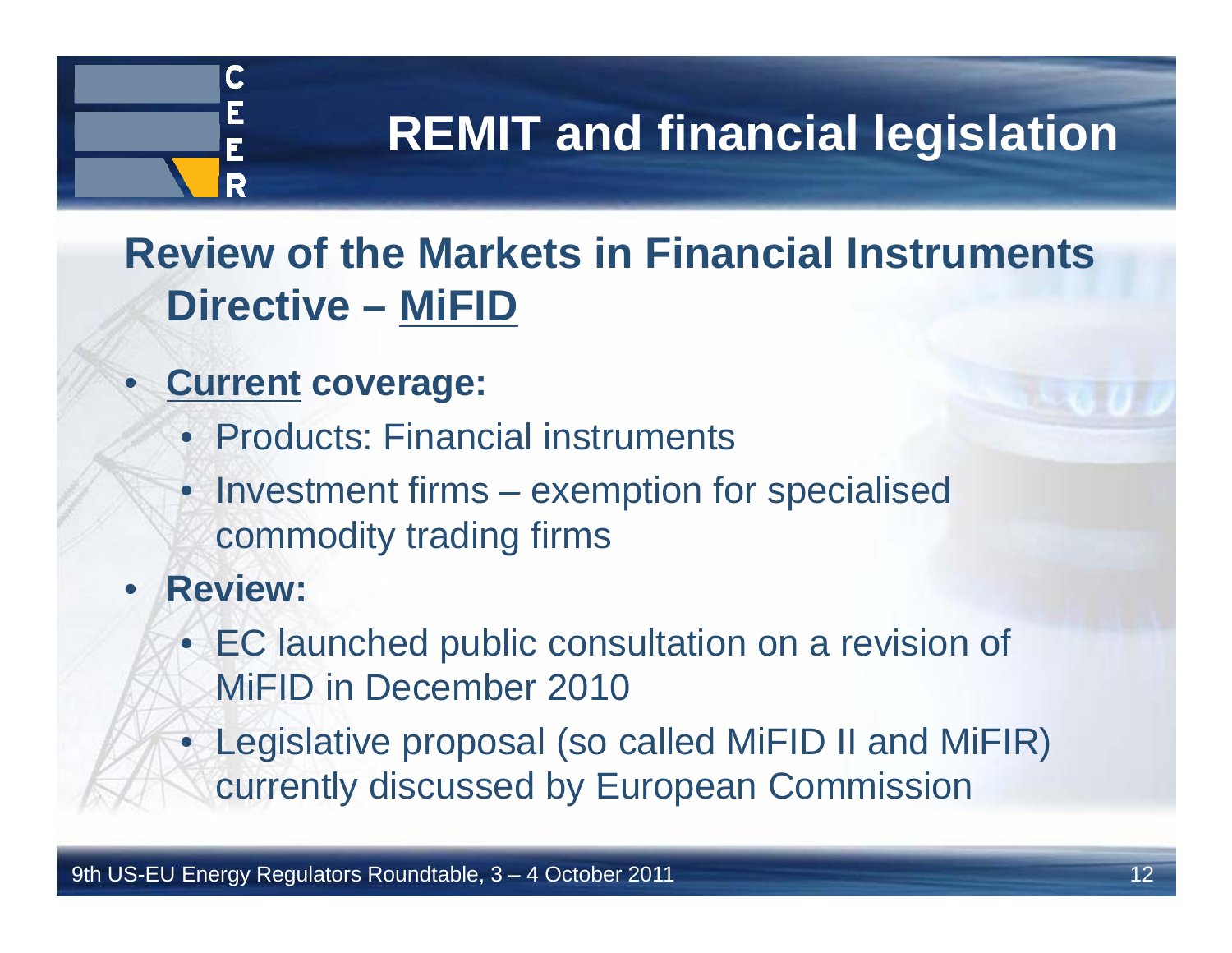•**Possible elements of the MiFID review**

 $\mathbf C$ 

R

- •**Extension of the scope of MiFID to cover energy trading firms**
- Obligation for some (?) energy traders to obtain MiFID license
- $\rightarrow$  Obligation for some (?) energy traders to fulfill capital requirements of the Capital Requirements Directive (CRD)
- **Possible effects on energy market and traders**
	- • Some (?) energy firms might decrease trading activities due to additional cost
	- Some (?) energy firms might decide not to hedge their underlying commercial risk –– esp. smaller firms affected?
	- **This would increase overall risks!**
	- $\rightarrow$  This would negatively impact on the size of the market and **liquidity/volatility and thus decrease of competition!**

•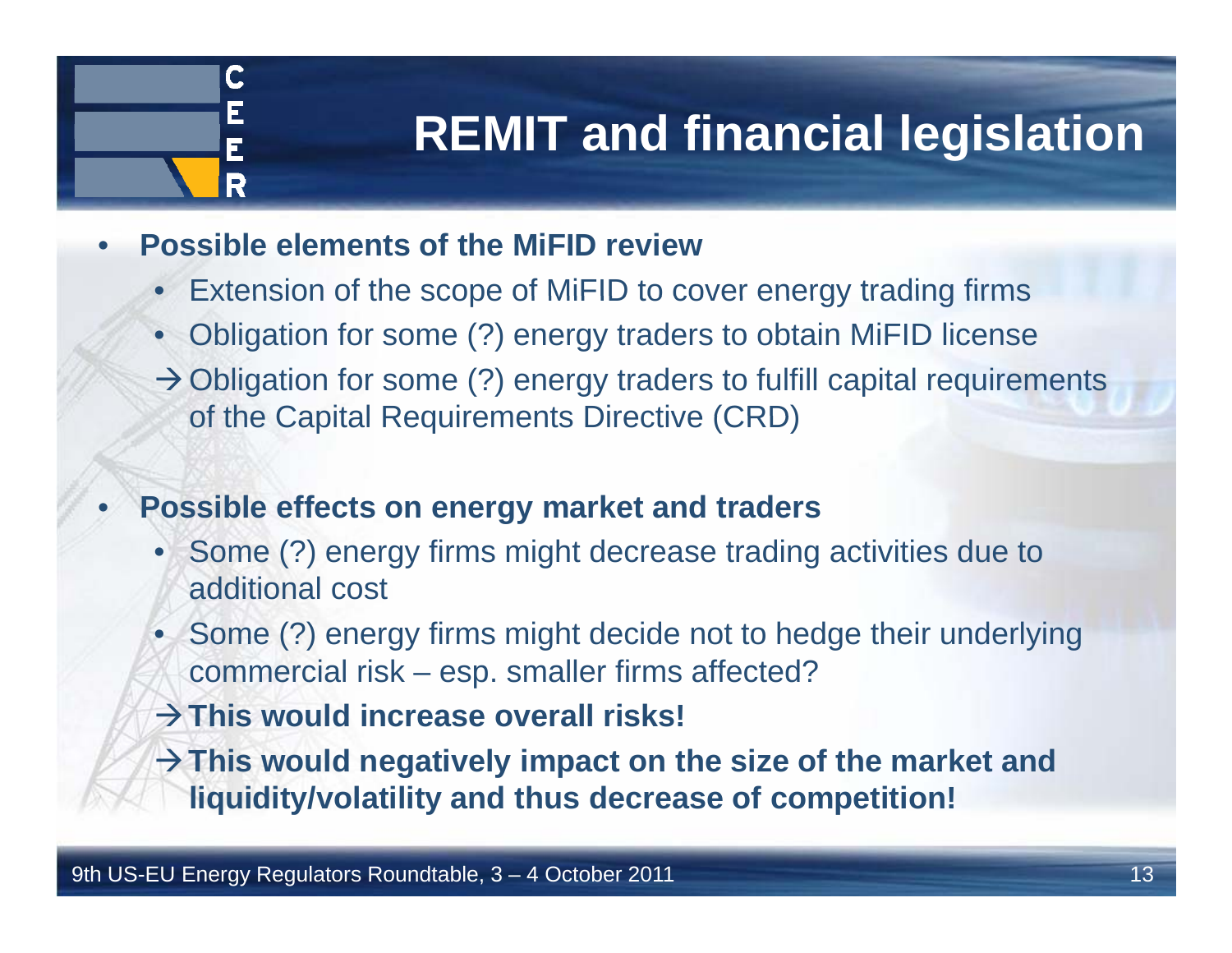

**Regulation on OTC derivatives, central counterparties and trade re p () ositories (EMIR )**

- • **Background**
	- In September 2010, the European Commission presented legislative proposal
	- •European Parliament amendments July 2011
	- •Regulation of OTC derivatives  $\rightarrow$  reaction to financial crisis
	- • Aim: improve transparency and safety of OTC derivatives / mitigate systemic credit risk

#### •**Topics**

- •Reporting obligation to trade repositories
- •Obligation to centrally clear all standardized OTC derivatives
- •Clearing thresholds for non-financial counterparties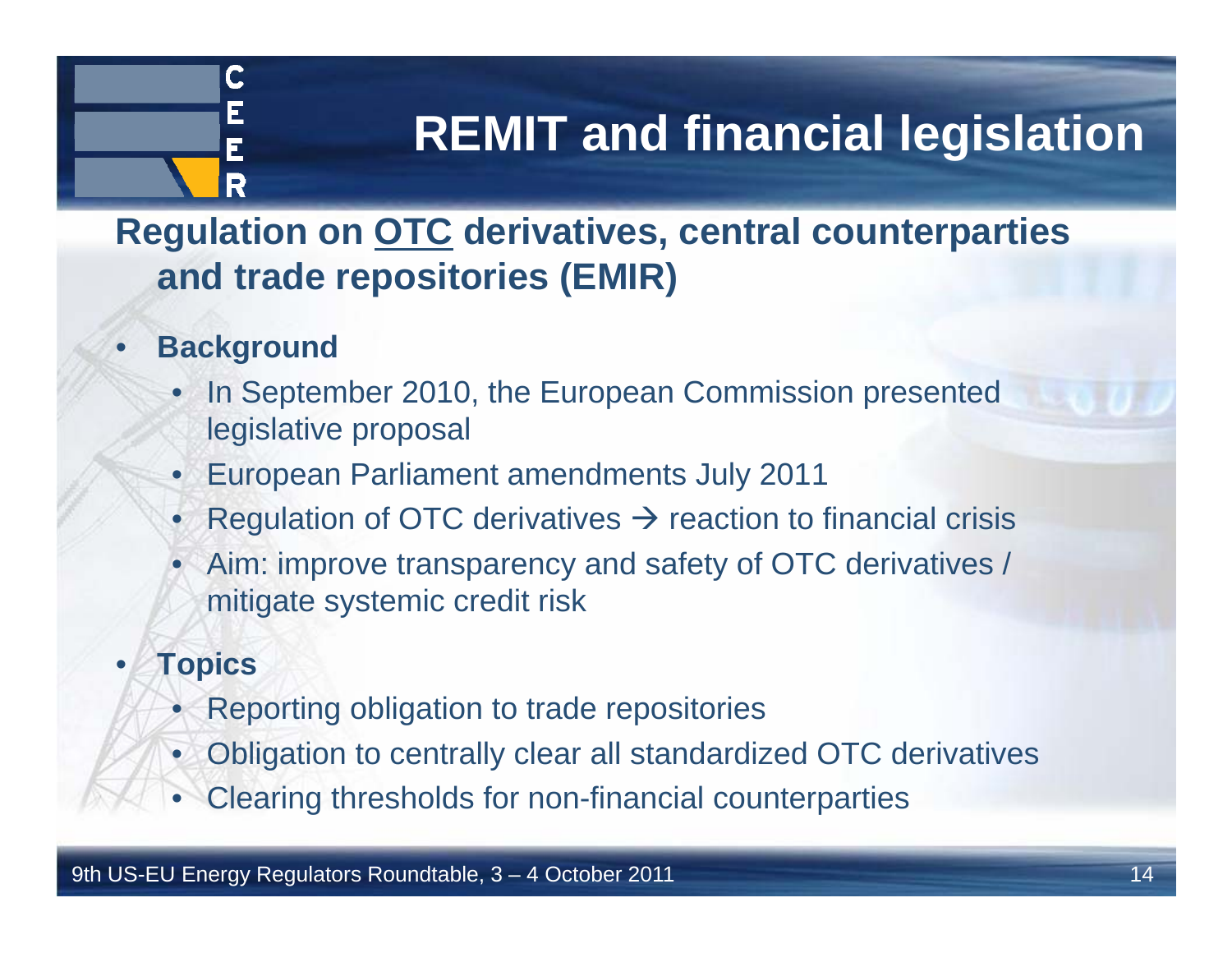

**Regulation on OTC derivatives, central counterparties and trade repositories (EMIR)**

- • **Danger: Overregulation of market participants which do not create systemic risks**
	- Exemption from the CCP clearing requirement for non-financials:
		- as long as their positions do not exceed a pre-defined threshold
		- who use OTC derivatives for hedging risks arising from their core business activities
	- **Definition of threshold is crucial!**

 $\rightarrow$  ESMA (after consulting other authorities, e.g. ACER) will advise the Commission on the level of the thresholds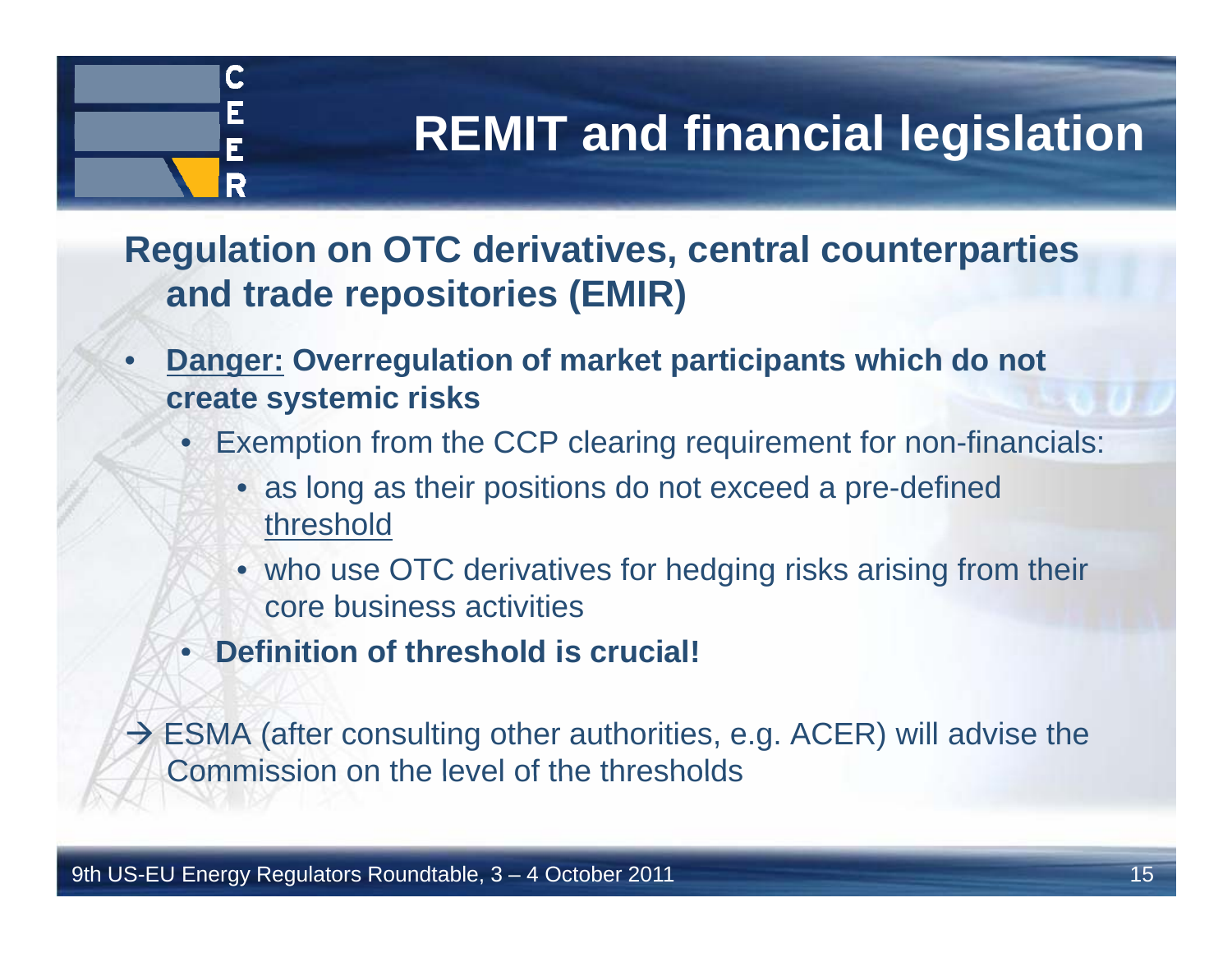# $\mathbf C$ R

### **REMIT and financial Legislation**

#### **Review of the Market Abuse Directive – MAD**

#### **Current coverage:**

• Prohibition of Insider Dealing and Market Manipulation for financial instruments admitted to trading on regulated markets

#### **Review:**

- • EC launched public consultation on a revision of the MAD in June 2010
- • Legislative proposal (Regulation!) currently discussed within European Commission
- • **DG MARKT aims at extending the scope of MAD to financial instruments traded on all (!) trading venues, incl. brokers and**  to spot commodity contracts (which have an impact on the **price of the financial instrument)**
- **This is crucial for the scope of REMIT!**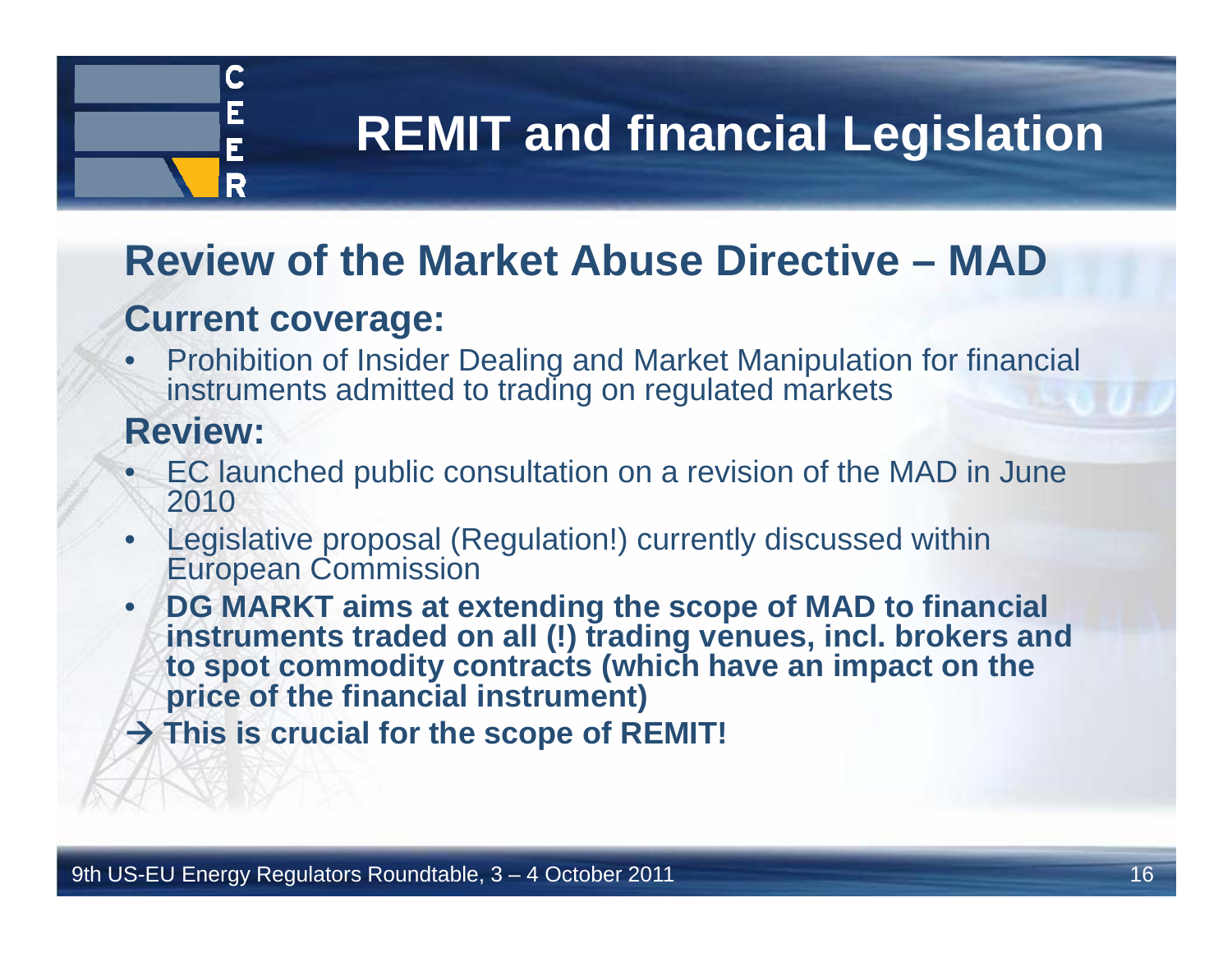## **Summary**

- **Financial market reg y ulation could heavily affect energy trading and energy traders!**
- **This might possibly lead to**

 $\mathbf C$ 

- Different **reporting channels** for energy traders
- **Clearing obligations** (if above threshold) for energy traders
- Obligation for energy traders to obtain **MiFID license**
- Obligation for energy traders to fulfill certain **capital requirements**
- $\rightarrow$  Too burdensome requirements would have **negative effects on market size, liquidity and competition!**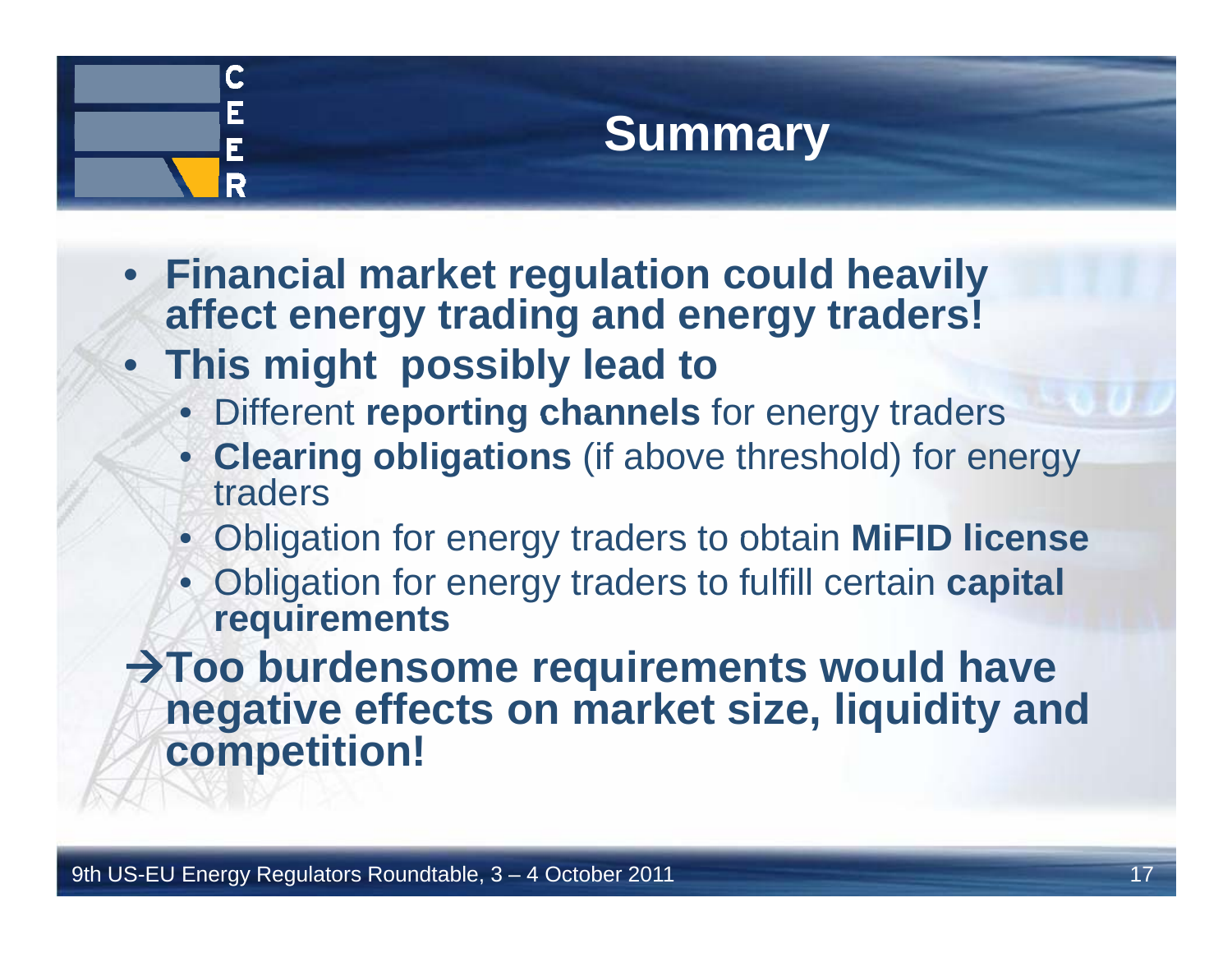### $\mathbf C$ **Conclusion**R

- **Possible risks by not coherent financial market regulation:**
	- **Relation between spot and derivatives spot could be diluted**
	- **REMIT – superfluous???**
	- **Role of energy regulators could be limited compared with financial regulators (Do (Do they have resources to adequately tackle energy markets?)**